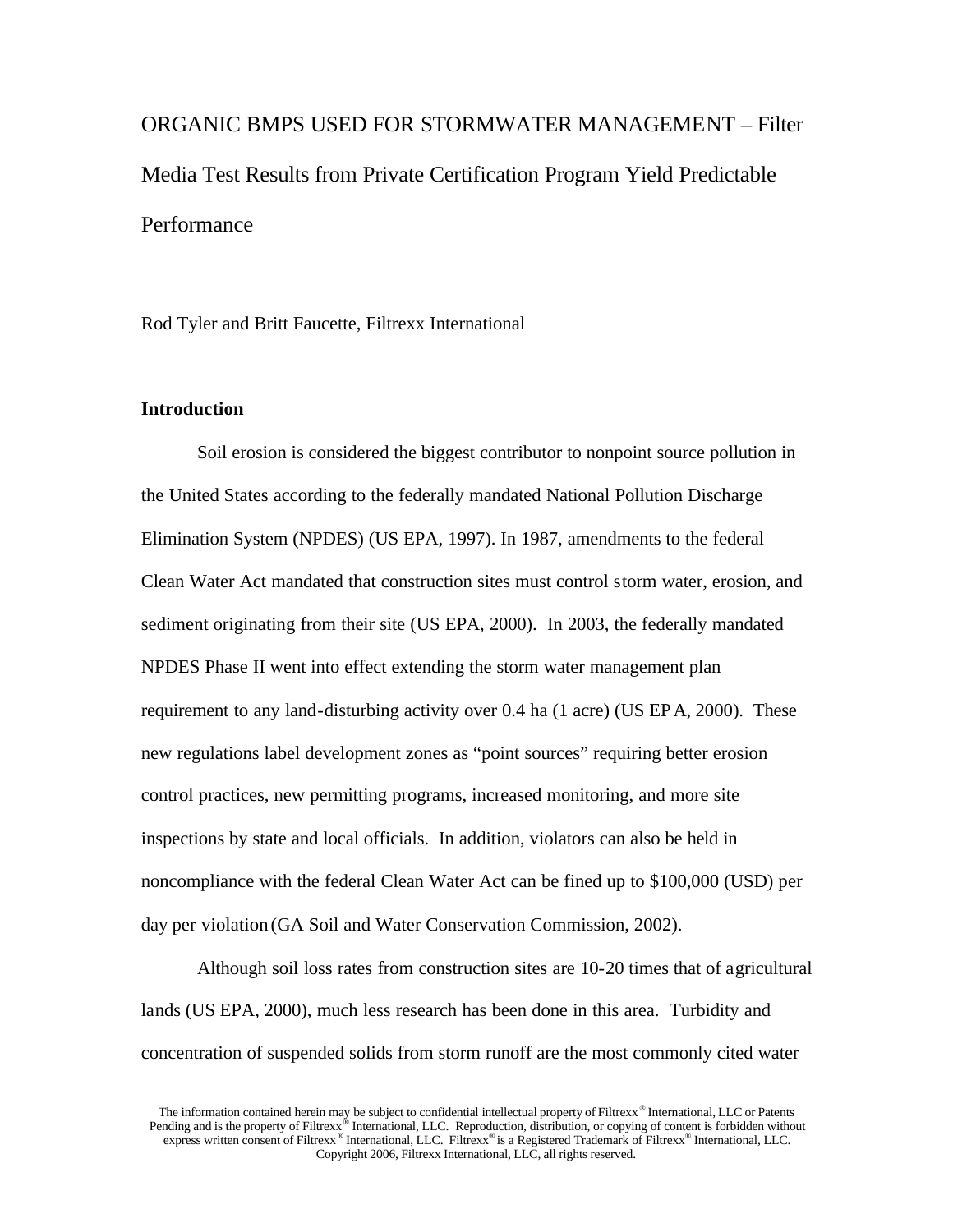quality impacts during and immediately following highway construction projects (Barrett et al., 1995). Construction and development projects, where topsoil is cleared of vegetation or moved, are particularly subject to erosion problems. These project zones often present a significant challenge in reestablishing vegetation to protect the soil due to reduced soil quality and fertility. In many cases the existing topsoil has been totally removed making the challenge even greater. In addition, heavy machinery and constant traffic compact the soil creating a "hard pan" that decreases infiltration, increases runoff, and prevents plant establishment and growth (Brady and Weil, 1996).

The most serious impacts of soil erosion occur once the sediment leaves the site and enters surface waters. When eroded sediment is transported from its site of origin to nearby surface waters it also carries fertilizers, pesticides, fuels and other contaminants and substances commonly spilled at construction sites that readily attach to soil particles (Risse & Faucette, 2001).

Surface water that is loaded with sediment can lead to reduced drainage capacity, increased flooding, decreased aquatic organism populations, decreased commercial and recreational fishing catches, clogged and damaged commercial and industrial irrigation systems, increased expenditures at water treatment plants to clean the water, and decreased recreational and aesthetic value of water resources (Risse and Faucette, 2001). In addition to sediment build up in US river systems, another 1.5 billion Mg of sediment are deposited in the nation's reservoirs annually (Brady and Weil, 1996). It is estimated that the national cost to society due to sedimentation of eroded soil is over \$17 billion per year.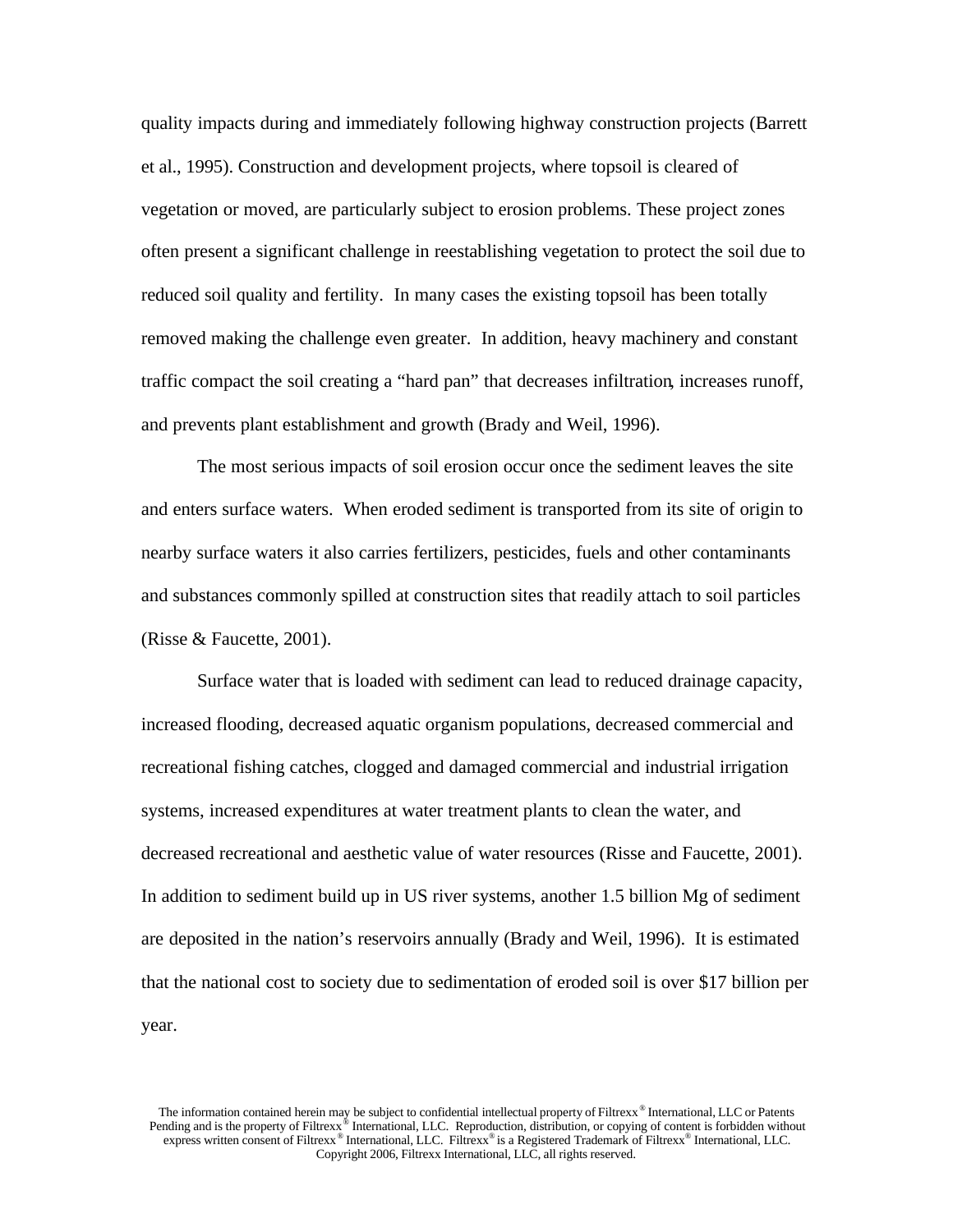In the last ten years compost has been used for slope stabilization, erosion and sediment control, storm water filtration, and vegetative establishment applications (Tyler, 2001). Faucette (2004) showed that a compost system can reduce runoff, sediment and nutrient loss, and increase vegetation and soil quality parameters when compared to industry standard best management practices. Composted wood waste has been shown to increase water infiltration and water holding capacity by improving soil structure (Demars et al., 2000). Applications of composted municipal solid waste can provide efficient control of storm runoff by dissipating the impact of water droplets and reducing runoff flow velocity (Agassi, 1998). MSW compost has been shown to absorb approximately 85% of applied rainfall compared to 42% and 52% from control plots (Agassi, 1998). Runoff rates were found to be significantly lower on newly constructed highway embankments when using compost instead of topsoil (Glanville et al, 2001; Glanville et al, 2002).

Perhaps the biggest challenge to the widespread adoption of compost use in stormwater management applications is the extreme variability in quality *and* characteristics that exist in locally made products that do not consistently adhere to standards and specifications. Predictable and verifiable performance by compost products in stormwater management applications is only attainable if the compost products used consistently meet predetermined standards. Although recent development of state and federal specifications for compost use in erosion control have elevated performance and predictability, some private organizations have begun testing programs on a national basis to further improve upon these specifications. Particular attention has been given to the filtration capabilities of compost 'filter media' as differentiated from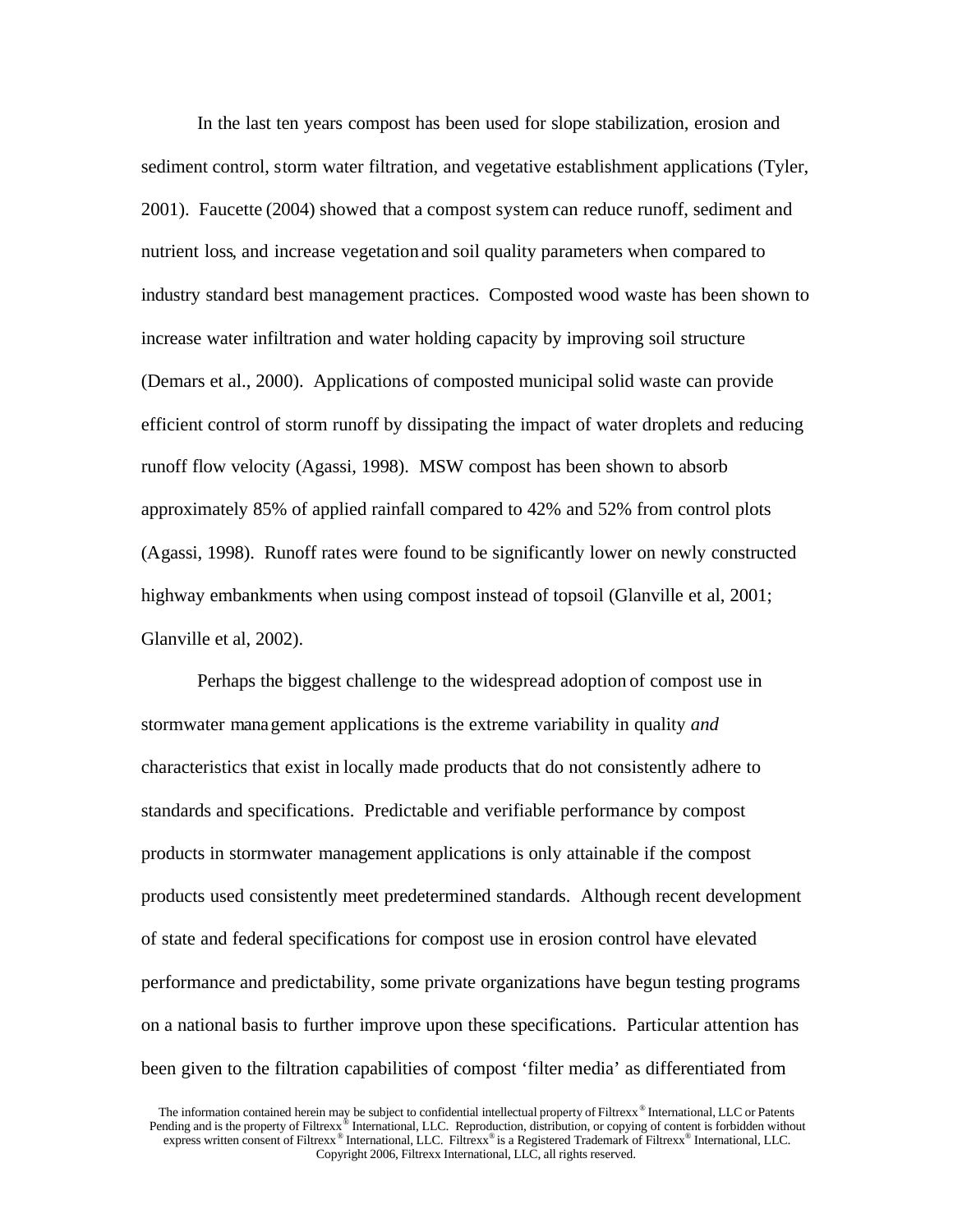compost 'growing media'. The objectives of testing programs have concentrated on flow through rate and sediment, nutrient, and hydrocarbon removal capabilities based on specific compost characteristics including, moisture, particle size distribution, and nutrient content. By testing a wide variety and sample size of compost products from around the country, trends and correlation results may provide greater performance predictability and efficacy ofspecific compost characteristics used in a multitude of stormwater management applications.

Stormwater management applications that compost products have shown consistent empirical success include perimeter control on construction sites, check dams in channels, channel protection, stormwater inlet and outlet protection, streambank stabilization, as a sediment pond alternative, slope stabilization, temporary and permanent vegetation establishment, flood control, green roof construction, stormwater gardens, bioretention ponds, and hydrocarbon filtration.

This report will present preliminary data from a compost 'filter media' testing program as well as progressive field applications that have used this technology in nearly 5000 projects in 45 US states, Japan, Canada, and New Zealand.

### **Materials and Methods used in Testing Program**

In the Spring and Summer of 2004 thirteen compost products were sampled from eight commercial and municipal composting operations from around the United States. Each compost product was sampled and characterized for particle size distribution, bulk density, and water content and was tested specifically as a stormwater filtration and pollutant removal media. Compost products were placed on a 3:1 slope in an 8 inch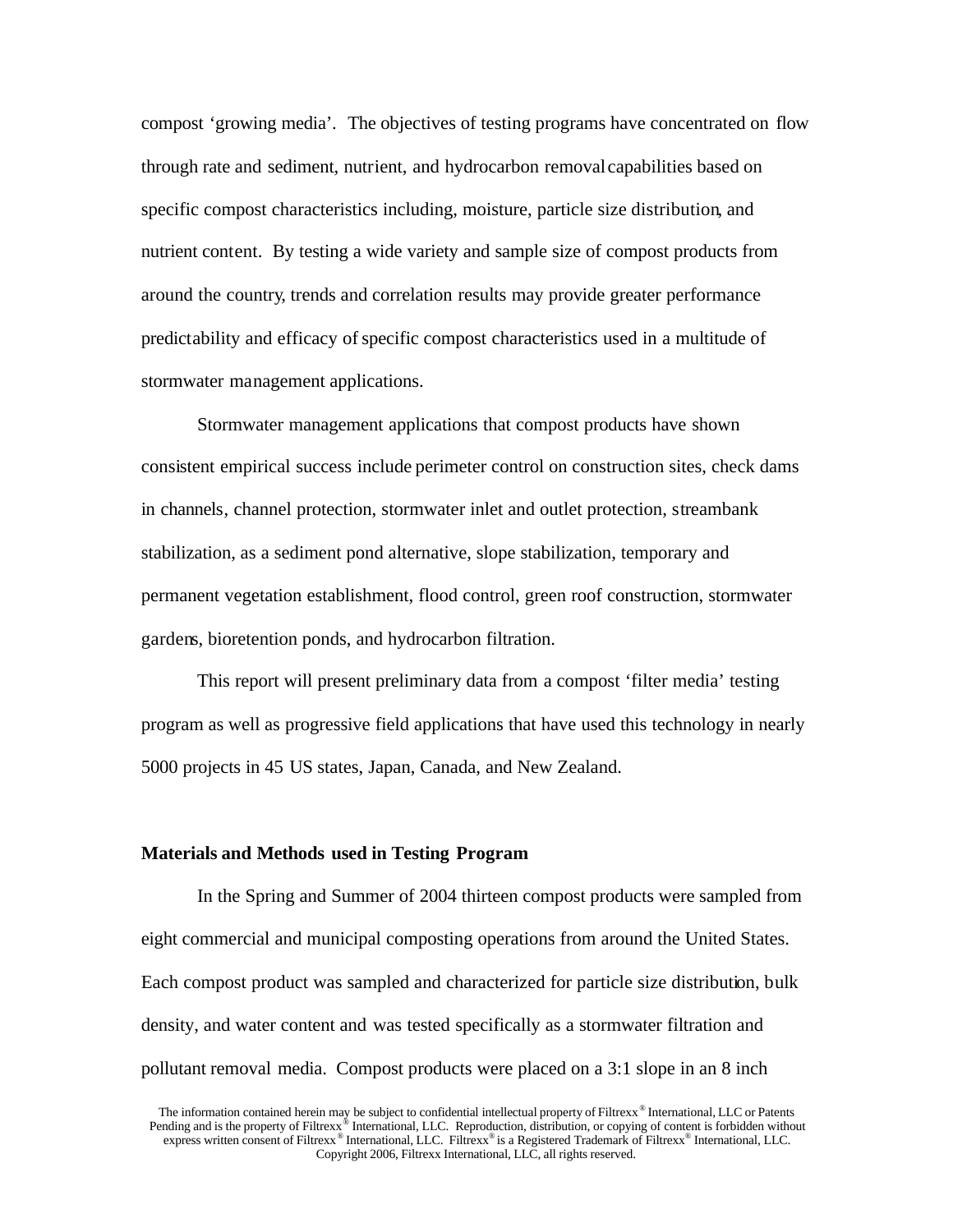diameter HDPE plastic Filtrexx™ Filter Soxx™ containment system with 3/8 inch diamond mesh openings.

### **Sampling procedure and design**

The design of the tilt table and the testing protocol was developed by Frank Shields at Soil Control Lab, Inc. The test table involves a small tilt table design that allows FilterSoxx to be cradled by sideboards, allowing for a secure fit that prevents water from bypassing the product tested. The table has adjustable slope ratios from 4:1 to 1:1 that mimic slopes encountered in most land disturbing activities and most project sites within the construction industry. A water tank equipped with a pump enabled siphon tube are situated at the head (or top) of the slope and apply a predetermined pollutant concentrated 'runoff' for each treatment.

### **Filtrexx FilterSoxx Test Procedure**

Step 1: The sample received is tested for particle size distribution, bulk density, moisture, and a packed void space.

Step 2: A sample of the material is packed into a Filtrexx FilterSoxx and pressed into the berm tester. Clear tap water is run through the filled FilterSoxx for ten min.

Step 3: Out flow is tested for soluble salts. Maximum flow is estimated based on water backed up behind the FilterSoxx and the flow adjusted accordingly.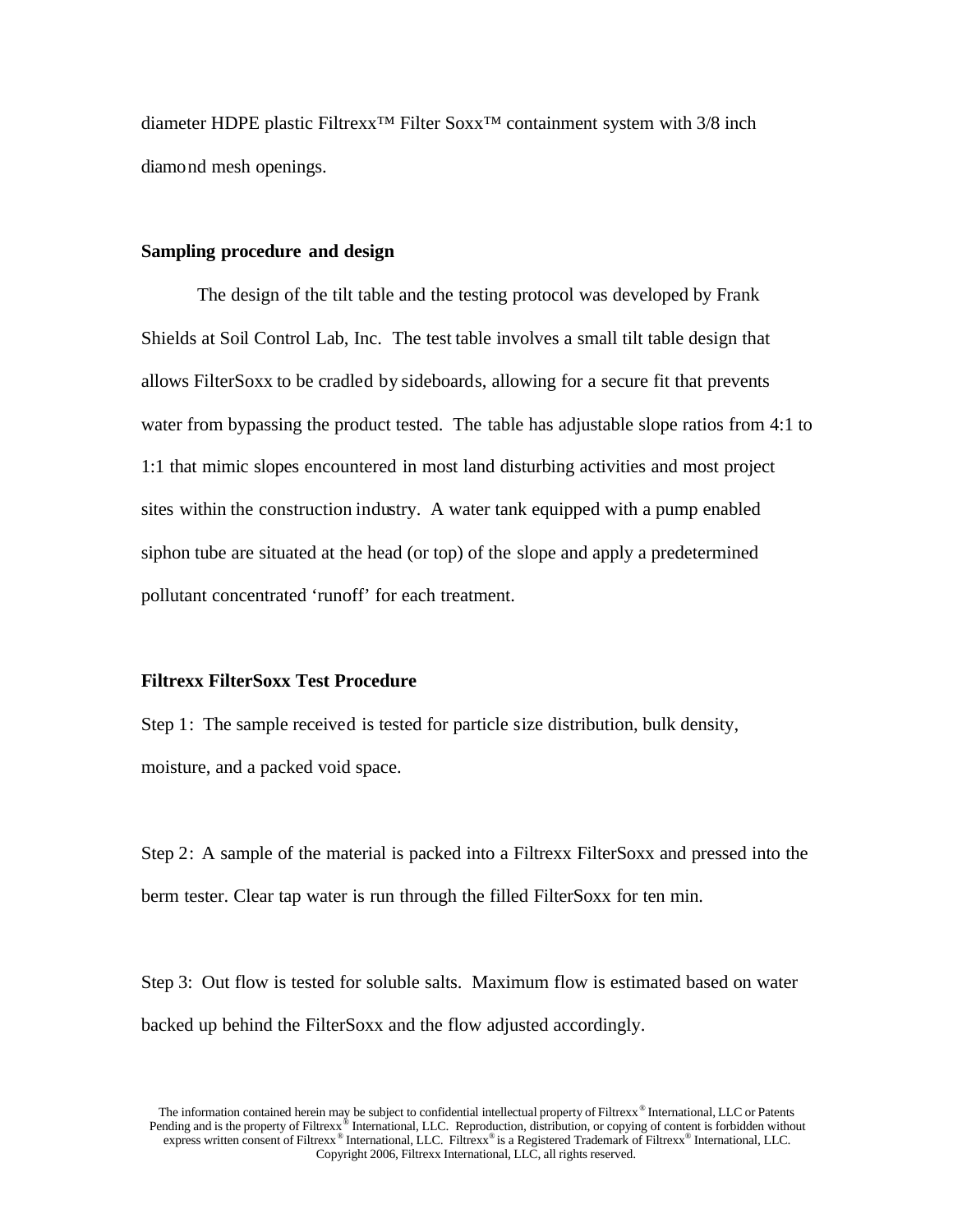Step 4: A prepared water containing nutrients, salts, sediment and sand is run through the FilterSoxx for ten min. Both inflow and out flow are then tested for the following concentrations:

- 1) Sand, suspended solids and turbidity
- 2) Nutrients including:
	- a. Nitrogen series (NH4, NO3, total N, and organic N)
	- b. Phosphate series including (reactive P, organic P, acid hydrolysable P, and total P)
	- c. Potassium, Calcium, Magnesium and sulfate, copper, zinc, iron and manganese.
- 3) Total non-soluble carbon, pH, EC

Step 5: A sample of motor oil is dripped into the inflow for ten min.

The concentration of motor oil that passes through the FilterSoxx is determined.

Analytical tests for water quality are reported as concentration reduction and percent reduction from prepared runoff water.

## **Analytical test methods**

Particle size distribution (TMECC 02.02 B sieve), Bulk density (SCL cylinder packed), Void Space(SCL – sand replacement), Soluble Salts (SM 2510 B EC meter), Ammonia-N (SM 4500-NH3 H auto phenate), Nitrate-N (SM 4500-NO3 C- IC), Total N (TMECC 4.02-D Leco), Organic N (Calculation), Reactive P (SM 4500-P –IC), Acid Hydrolysable P (SM 4500-P-ICP), Total P (EPA 3050/ EPA 6010 ICP), Organic P

The information contained herein may be subject to confidential intellectual property of Filtrexx® International, LLC or Patents Pending and is the property of Filtrexx<sup>®</sup> International, LLC. Reproduction, distribution, or copying of content is forbidden without express written consent of Filtrexx<sup>®</sup> International, LLC. Filtrexx<sup>®</sup> is a Registered T Copyright 2006, Filtrexx International, LLC, all rights reserved.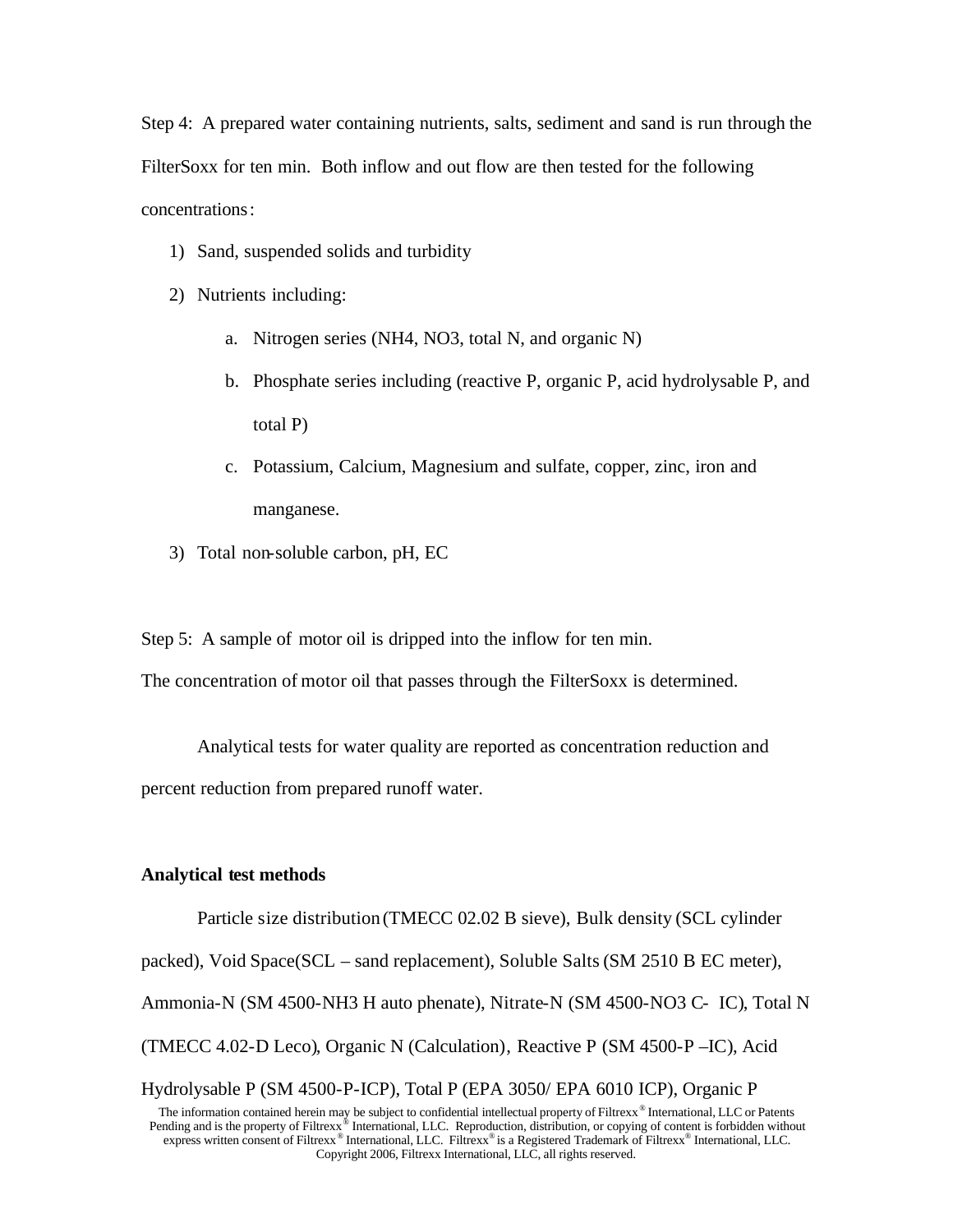(calculated), Potassium, Calcium, Magnesium, Iron, Manganese, Copper, Zinc (EPA 3050 / EPA 6010 ICP), Non-soluble C (Leco), pH (SM 4500H+ B), Electrical Conductivity (SM 2510 B EC meter), and Motor oil (SM 5520 B partition gravimetric method).

### **Preliminary Results from Testing Program**

Results from preliminary testing show a high variability in particle size distribution among the compost filter media products (Figure 1). Particle sizes less than ¼ in. have been grouped together. Maximum flow through rates varied greatly between compost products as well, ranging between 1 and 80 gallons per linear foot per minute (Figure 2). Silt fence typically has a flow through rate of 10 gallons per linear foot per minute for clean (no sediment) water. Moisture (water) content appears to have a direct negative correlation relationship with flow through rate (Figure 3). Particle size distribution of the filter media can also greatly influence flow through rates. While the majority of compost products performed exceptionally well at reducing total solids in storm runoff (excluding those with a high percentage of large particle sizes), total suspended solids and turbidity filtration were not as absolute but still quite good for most compost filter media products (Figure 4). Filter sock treatment 8 gives evidence that compost used as a filter media may contribute to water pollution if specifications are not followed. Motor oil removal from storm runoff by the compost filter media was near 100% for half of the compost products tested and near 50% or greater for all 13 products tested (Figure 5). Total nitrogen and total phosphorus reduction (or filtration) was highly variable between treatments, as it appears that some compost products can reduce N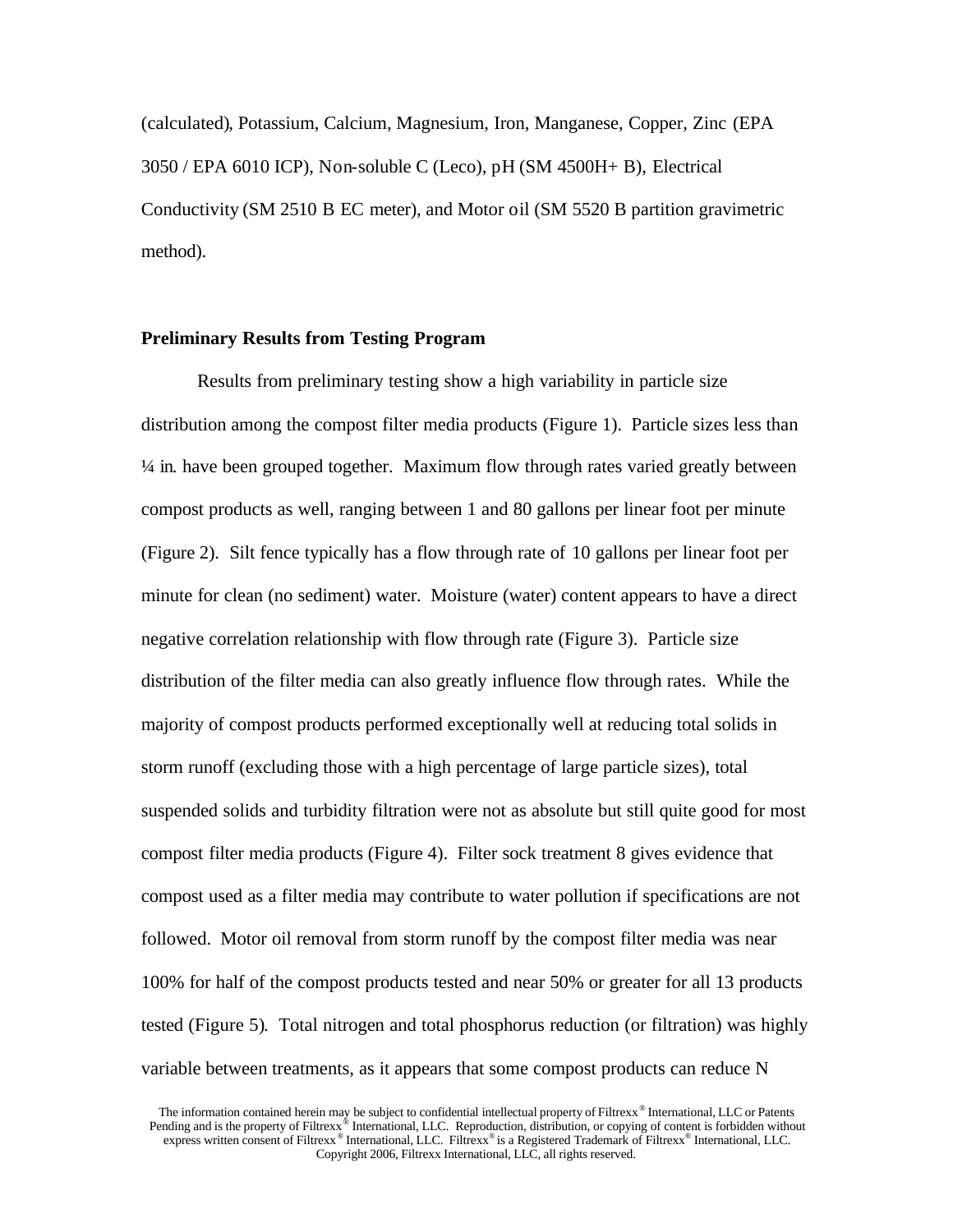and/or P while others may contribute N and/or P to storm runoff. Continued testing will seek to evaluate which characteristics within the compost filter media contribute and/or remove nitrogen and phosphorus from storm water.

**Figure 1:** Particle size distribution of filter media with  $\frac{1}{4}$  inch minus grouped.



#### **Particle Size Distribution w/ Fines Grouped**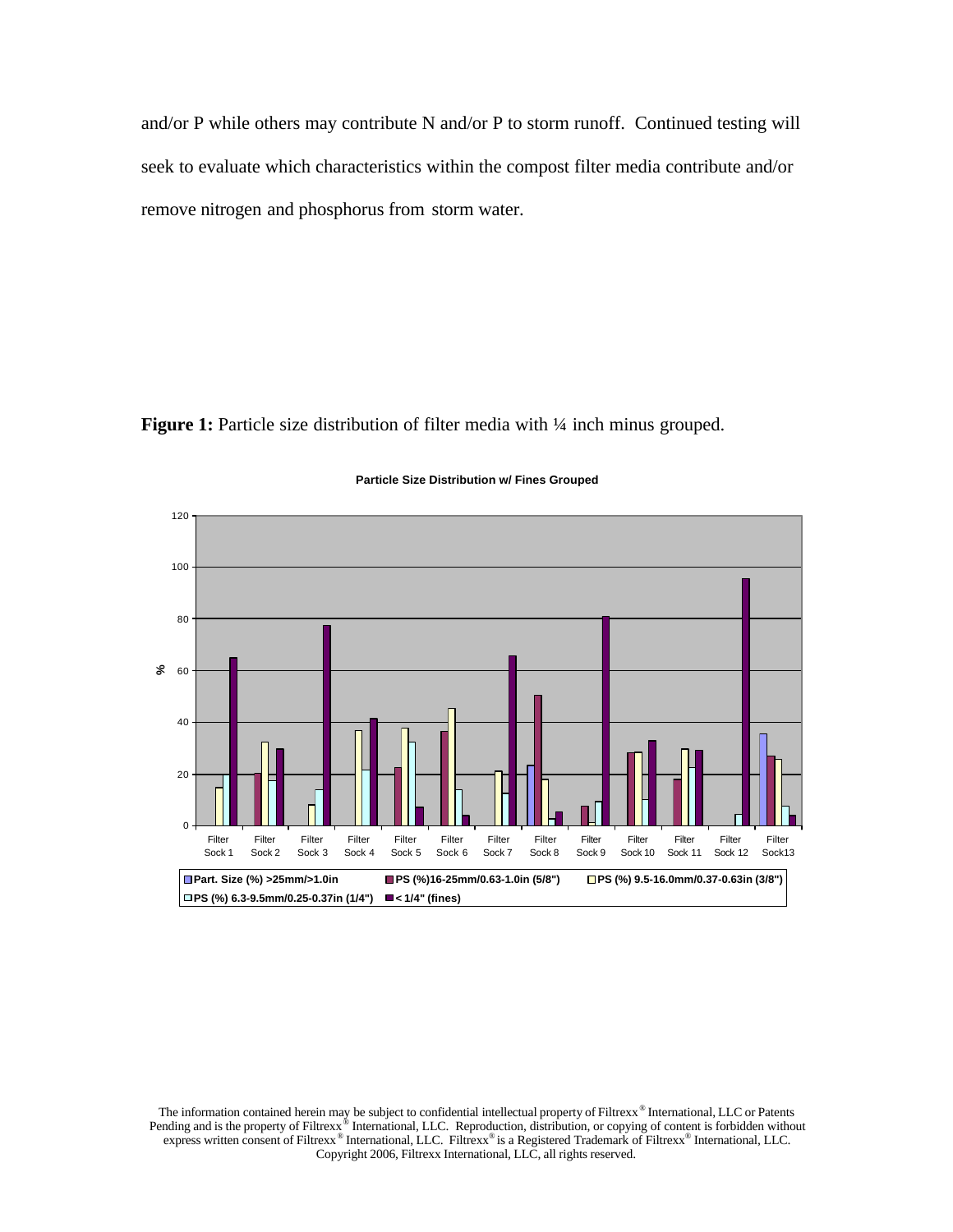**Figure 2:** Maximum recorded flow through rate by filter media.



**Maximum Flow Through Rate of Filter Media**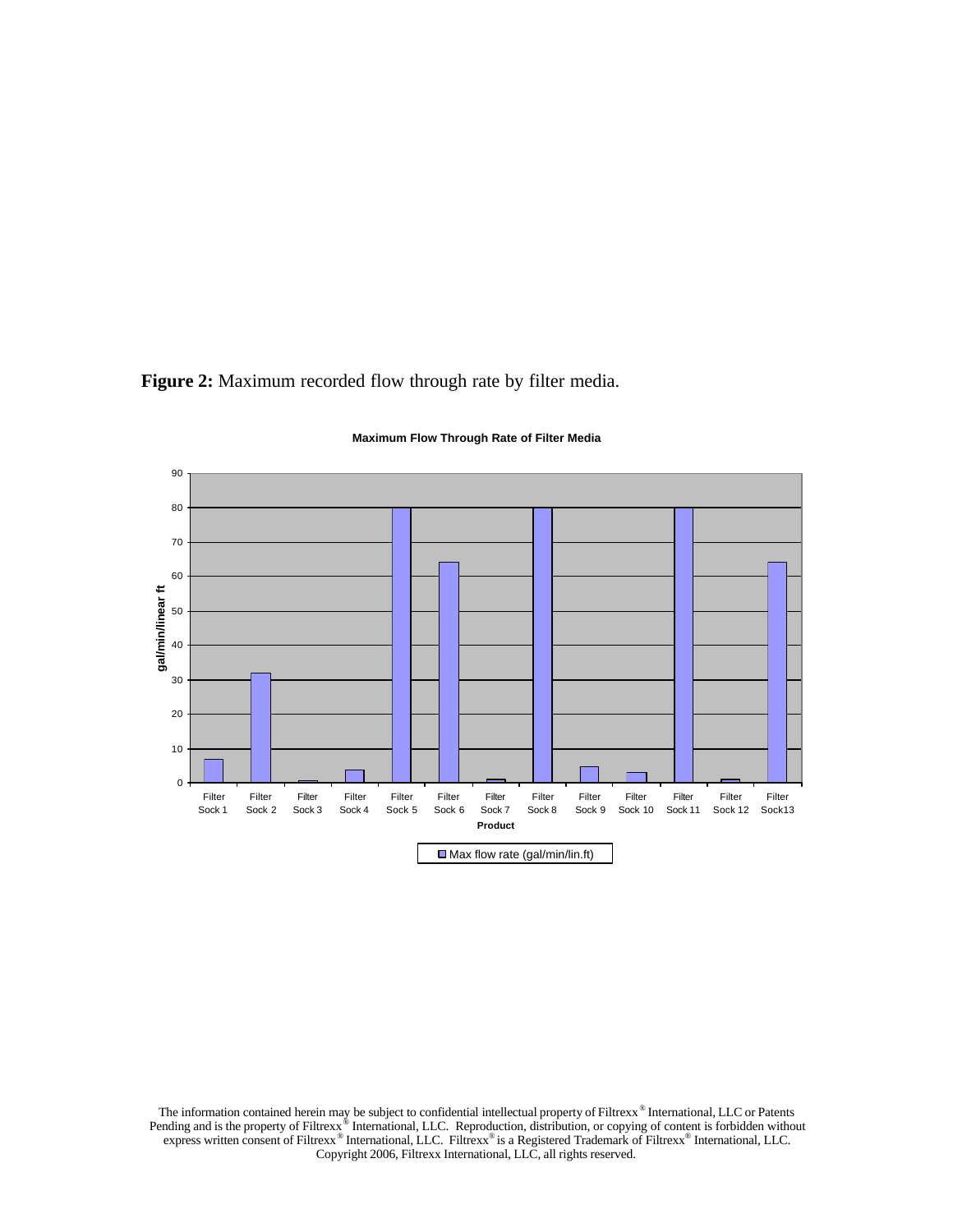**Figure 3:** Maximum recorded flow through rate and moisture content of filter media.



**Flow Through Rate vs Moisture Content**

The information contained herein may be subject to confidential intellectual property of Filtrexx<sup>®</sup> International, LLC or Patents<br>Pending and is the property of Filtrexx<sup>®</sup> International, LLC. Reproduction, distribution, Copyright 2006, Filtrexx International, LLC, all rights reserved.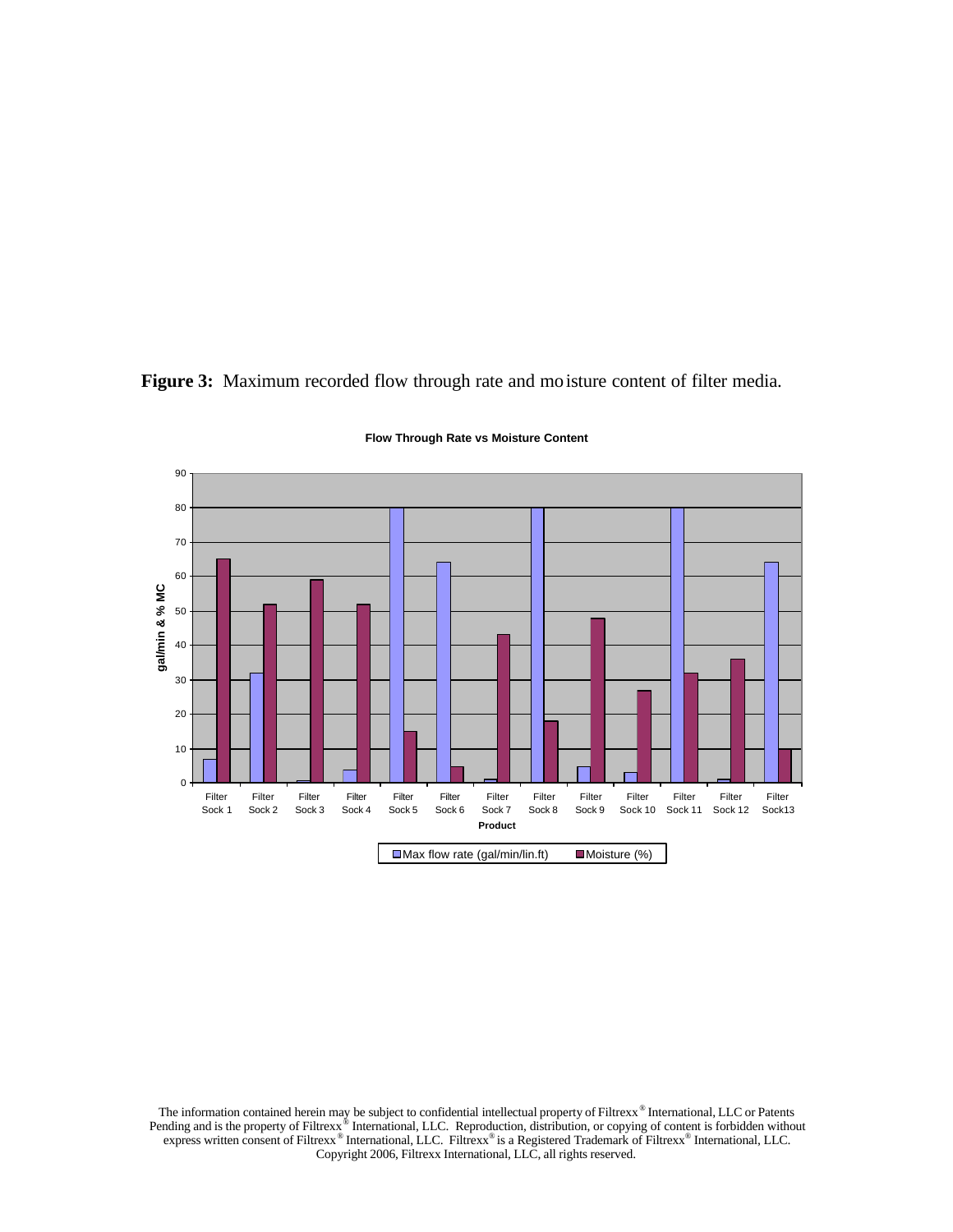Figure 4: Percentage of total solids, total suspended solids and turbidity reduced by filter media.



### **TS, TSS, Turbidity Filtration of Filter Media**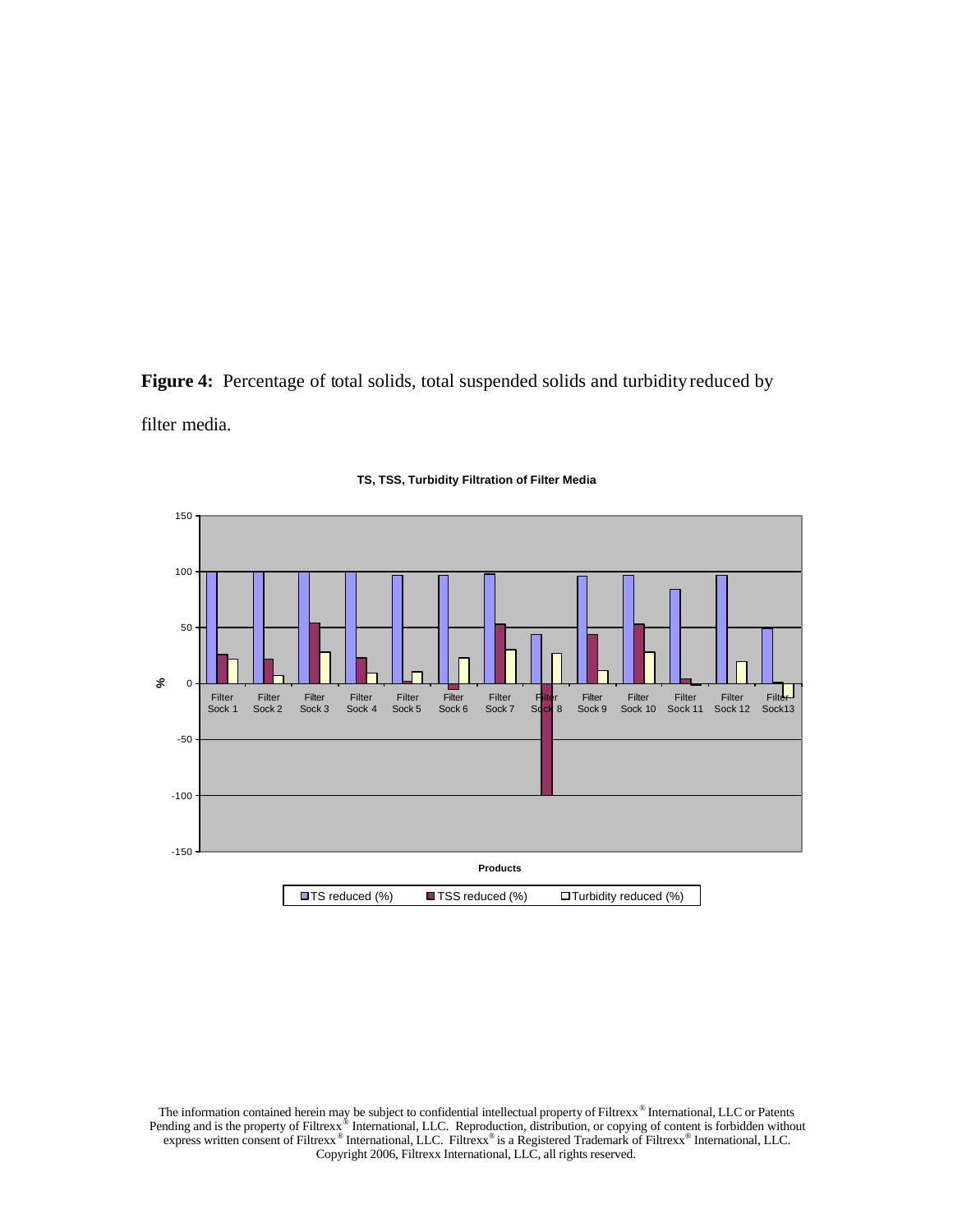Figure 5: Percentage of motor oil removal from runoff by filter media.



**Motor Oil Removal in Runoff**

The information contained herein may be subject to confidential intellectual property of Filtrexx<sup>®</sup> International, LLC or Patents<br>Pending and is the property of Filtrexx<sup>®</sup> International, LLC. Reproduction, distribution, Copyright 2006, Filtrexx International, LLC, all rights reserved.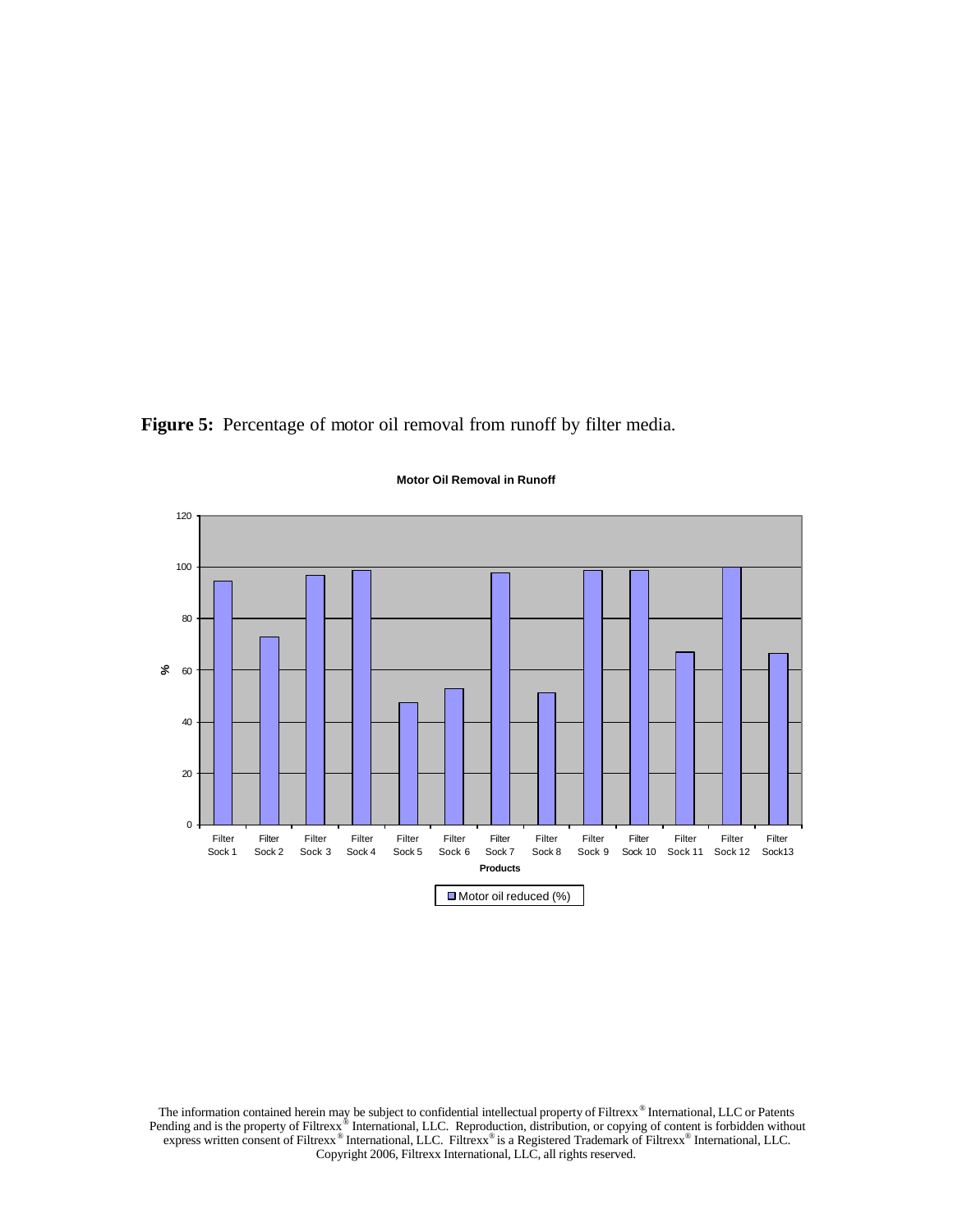### **Correlations**

Preliminary correlation analysis among the thirteen treatments was conducted to predict statistical relationships ( $r > 0.70$ , alpha < 0.05) between the physical characteristics of the compost products and the removal of specific pollutants from storm water runoff and the flow through rate of the compost filter sock (Table 1). For selected variables r values near 0.70 are reported. While more samples will generate more accurate trends, preliminary results suggest that high water content of compost may increase motor oil removal and reduce flow rate through the compost sock. Additionally, a low bulk density may remove phosphorus and salts better than compost with a high bulk density.

Particle size distribution appeared to have a strong relationship with flow through rate and pollutant removal. Compost products with a high percentage of large particles often had high flow through rates but low solids and motor oil removal rates. Additionally, as the percentage of small particle sizes increases motor oil removal increases and flow rate decreases. A high percentage of fine particles may have a reduced ability to filter (or possibly lead to greater loss of) salts and reactive phosphorus but may reduce turbidity in runoff. Although not well correlated, compost products with high water contents tended to remove more solids from runoff and particle sizes between 5/8 inch and 1.0 inch had little effect on flow rate and solids removal.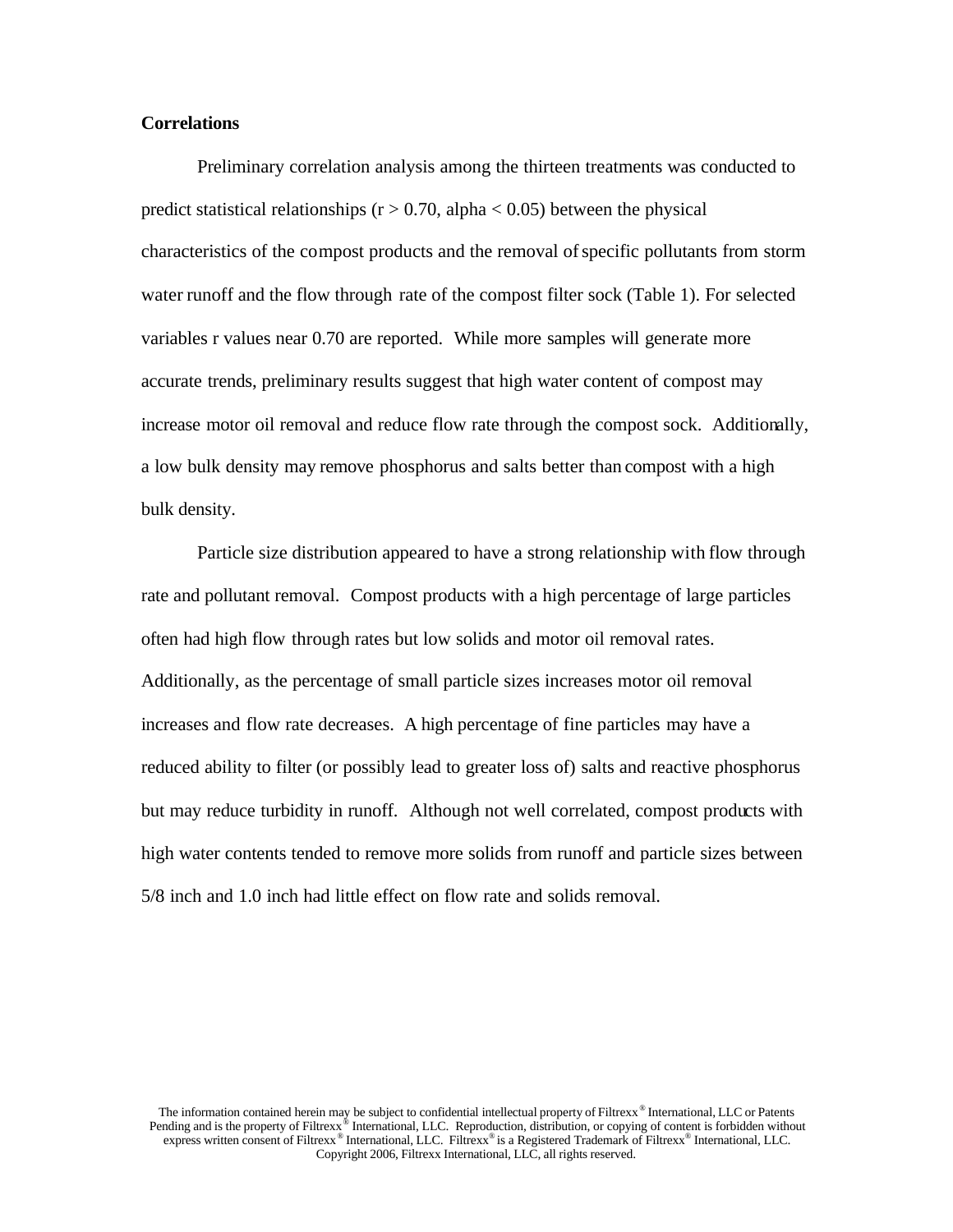| Independent Variable (compost product)       | Response Variable (r value)                                 |
|----------------------------------------------|-------------------------------------------------------------|
| Water Content                                | Motor oil % reduced $(0.74)$ , Flow rate $(-0.73)$          |
|                                              | Total Reactive P mg reduced (-0.76), EC um                  |
| <b>Bulk Density</b>                          | reduced (-0.79), EC % reduced (-0.88)                       |
| Particle Size(%) $>25$ mm $>1.0$ in          | TS g reduced $(-0.94)$ , TS % reduced $(-0.94)$             |
|                                              | Flow rate $(0.75)$ , Motor oil % reduced $(-0.79)$ , TS g   |
|                                              | reduced $(-0.66)$ , TS % reduced $(-0.66)$ , TSS g          |
| Particle Size $(\%)$ 16-25mm/0.63-1.0in      | reduced $(-0.67)$ , TSS % reduced $(-0.70)$                 |
|                                              | No variable was highly correlated                           |
| Particle Size(%) $9.5 - 16.0$ mm/0.37-0.63in |                                                             |
|                                              | No variable was highly correlated                           |
| Particle Size(%) 6.3-9.5mm/0.25-0.37in       |                                                             |
|                                              | Motor oil % reduced (0.62), total solids g reduced          |
|                                              | $(0.66)$ , total solids % reduced $(0.66)$ , Flow rate $(-$ |
| Particle Size $(\% )$ 4-6.3mm/0.16-0.25in    | 0.61)                                                       |
| Particle Size(%) 2-4mm/0.079-0.16in          | Motor oil % reduced $(0.66)$ , Flow rate $(-0.64)$          |
|                                              | Motor oil % reduced $(0.78)$ , EC um reduced $(-0.73)$ ,    |
|                                              | EC % reduced $(-0.77)$ , Flow rate $(-0.76)$ , Total        |
|                                              | Reactive P mg reduced (-0.70), Turbidity NTUs               |
| Particle Size $(\%)<2$ mm/<0.079in           | reduced $(0.60)$                                            |

**Table 1:** Results from preliminary correlation analysis.

**r > 0.70, alpha < 0.05, n = 13.**

# **Field Applicationand Empirical Observations**

Results from lab tests do not always predict what happens in the field. For example, flow rates of 10 gallons per minute are commonly reported for geotextiles (such as silt fence) in a lab testing. However, in the field, due to environmental conditions typical in construction activities, these flow through rates are rarely achieved. Consequently, installation designs for geotextiles must include increased heights to allow for higher volumes of ponded water.

Ponding and flow through rates are important design considerations when utilizing compost filter tools used for replacement of best management practices (BMPs) like geotextiles. In fact, when using a three dimensional storm water management tool like FilterSoxx, it is important to note they do not appear to clog with sediment as quickly

The information contained herein may be subject to confidential intellectual property of Filtrexx® International, LLC or Patents Pending and is the property of Filtrexx<sup>®</sup> International, LLC. Reproduction, distribution, or copying of content is forbidden without express written consent of Filtrexx<sup>®</sup> International, LLC. Filtrexx<sup>®</sup> is a Registered T Copyright 2006, Filtrexx International, LLC, all rights reserved.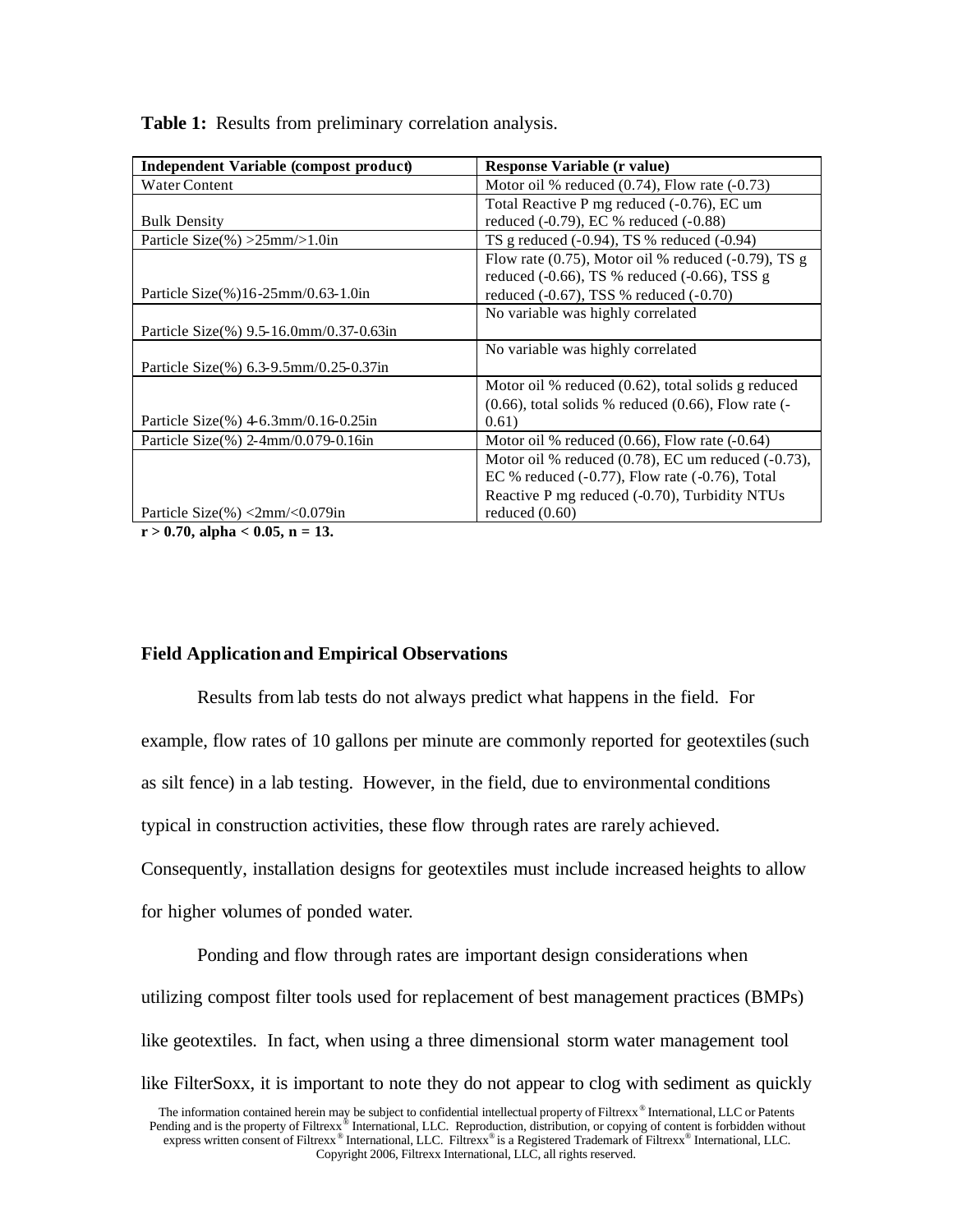as single dimensional tools like geotextiles. As such, subsequent rain events generating runoff are less likely to cause 'overtopping' or other failures because of the three dimensional nature of the FilterSoxx compost technology.

FilterSoxx used for perimeter control of sediment and storm water in construction activities drain runoff faster than sediment fence or geotextiles. In wet seasons and/or climates this may allow more work days per project per year due to quicker drying conditions relative to current industry standard practices.

In storm water pollution prevention plan (SWPPP) designs for construction activities, the height of the BMP is a key concern. If a geotextile or silt fence is 24 in., a FilterSoxx or filter berm must meet the same design. In reality, this is only necessary if documented flow through rates are similar. For many applications, compost tools may actually be designed shorter in height because of higher flow through rates and reduced likelihood of clogging. Increased storm water flow through rate (or the ability to handle greater volumes of storm water) coupled with equal to or better sediment removal rates make compost based BMPs a very attractive choice for SWPPP designers.

The number one reason for BMP failure in the field is poor installation. To prevent this, Filtrexx products are installed by a national network of Certified Installers utilizing Certified Filter Media. Predictably, failure rates in the field are less than other brand name products installed by generic installers. In addition, product specifications and design installation allow for less standing water and therefore less of a propensity that a gathering geometric force would cause failure, unlike silt fencing. In fact, most field professionals agree that the three dimensional design of compost filter tools is superior to single dimensional geotextile filtration devices.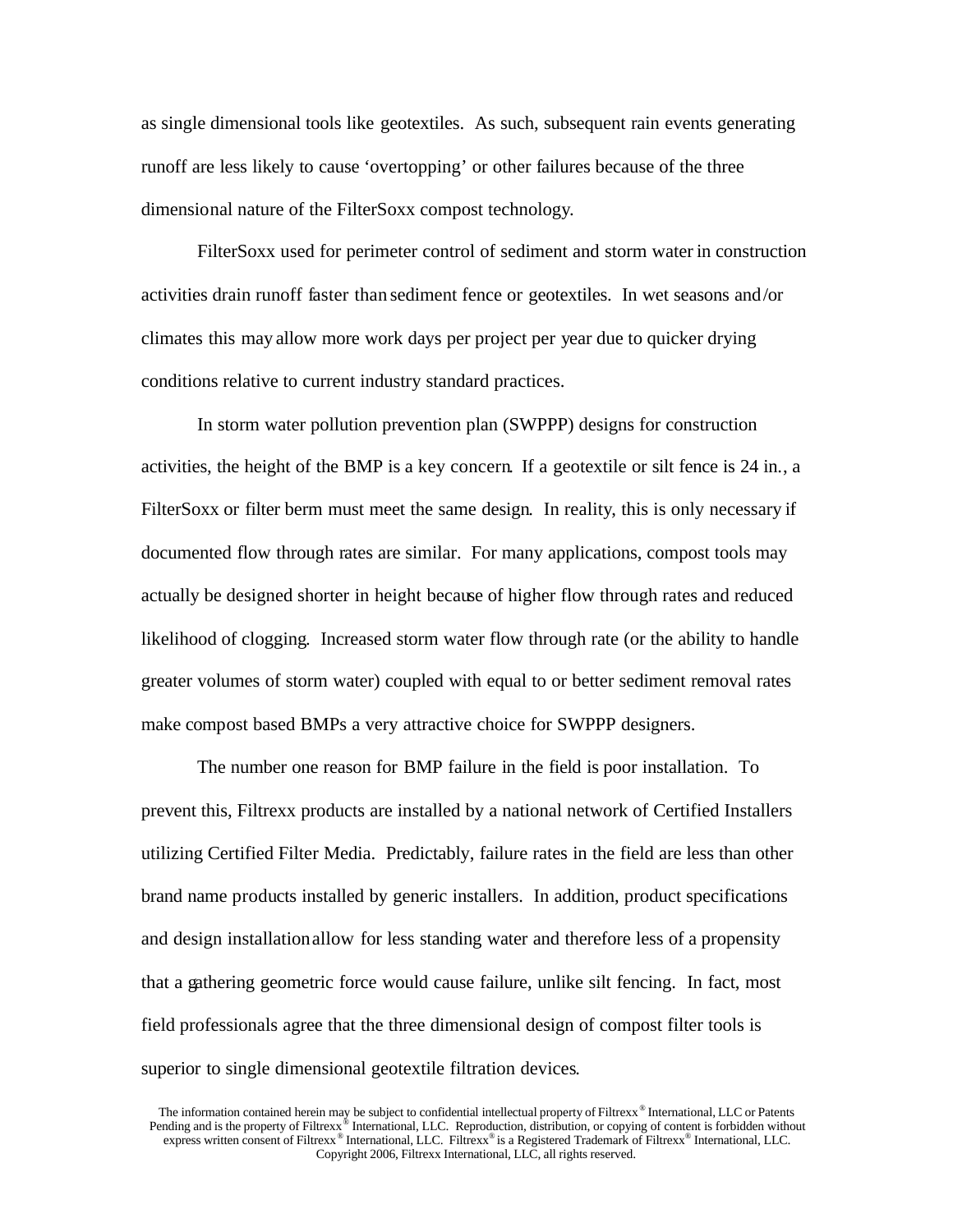### **Conclusions and Future Directions**

Although results found in this preliminary study are encouraging, many questions still need to be answered. There are a number of feedstocks available for composting not yet analyzed, and we are still in the process of narrowing the best performers. Based on the performance compost products have demonstrated together with the frequent fines levied on construction activities utilizing standard BMPs, it seems that minimally, compost may offer less risk to contractors when applied and installed correctly. Risk is the leading element of concern for design professionals and property managers.

Price is also a leading concern, and on projects where enforcement and fines are less prevalent, price is likely the number one concern. As such, if compost products are not available locally, freight for import can quickly become a factor. However, in a marketplace of over 100 major U.S. cities, and supply naturally located near demand, our company has not found that our compost products are more expensive than the competition. This includes the total or 'true' cost of installation, maintenance, removal and disposal.

Since most states continue to compost very little of their organic waste/resources, it is obvious the erosion control and storm water management market can be a driving force for state and federal diversion strategies. Once the ecological benefit is factored into the 'true' cost of using BMP's for stormwater and erosion control, the least 'expensive' and 'best management practice' would surely be compost.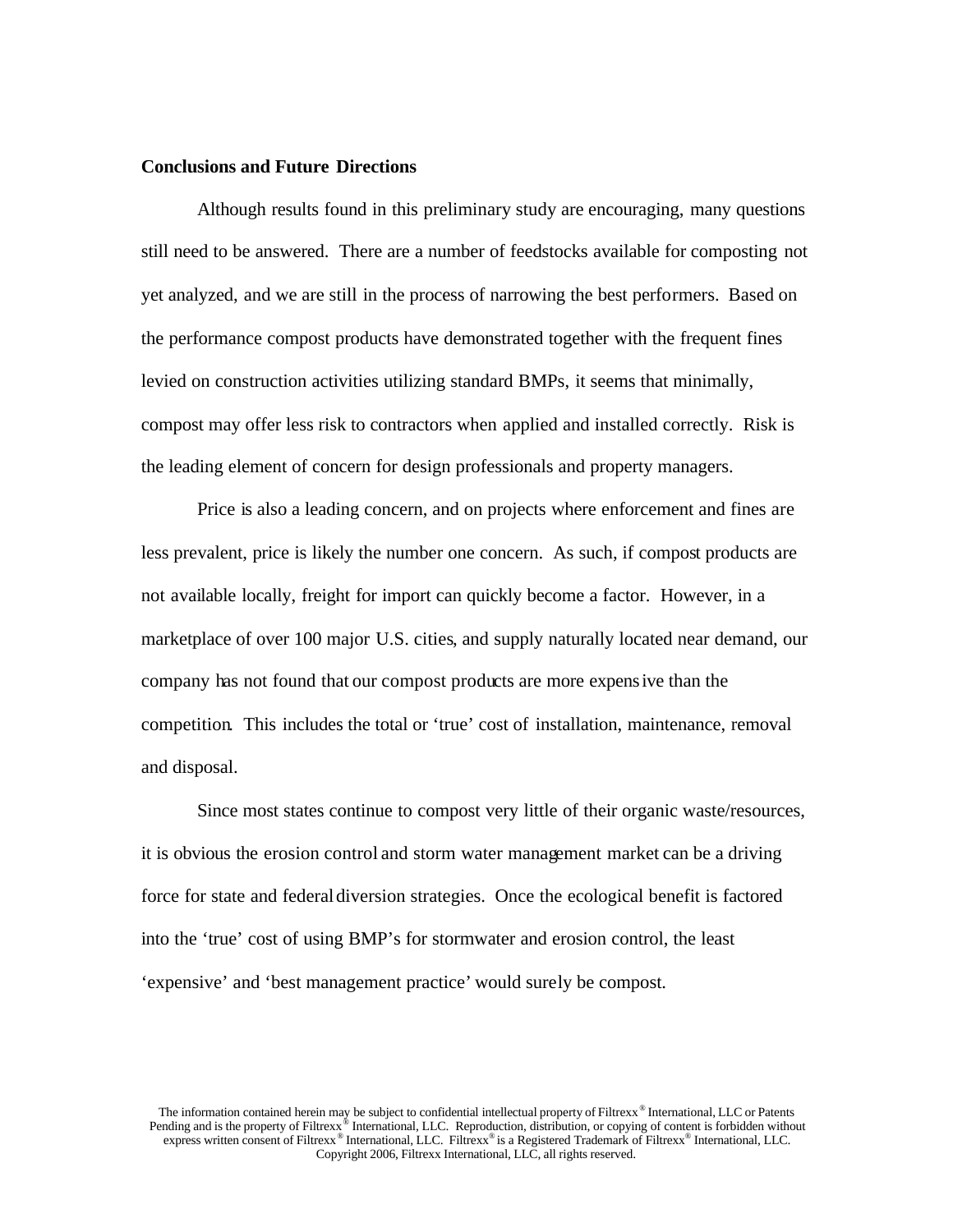## **References**

- Agassi, M., A. Hadas, Y. Benyamini, G.J. Levy, L. Kautsky, L. Avrahamov, and H. Zhevelev. 1998. Mulching effects of composted MSW on water percolation and compost degradation rate. Compost Science and Utilization. JG Press. Emmaus, PA. 6:3, 34-41.
- Barrett, M.E., R.D. Zuber, E.R. Collins, J.F. Malina, R.J. Charbeneau, and G.H. Ward. 1995. A review and evaluation of literature pertaining to the quantity and control of pollution from highway runoff construction. Center for Research in Water Resources. University of Texas.
- Brady, N.C., R.R. Weil. 1996. The Nature and Properties of Soils: 11<sup>th</sup> Edition. Prentice Hall, Inc. New Jersey.
- Demars, K.R., R.P. Long, and J.R. Ives. 2000. New England Transportation Consortium use of wood waste materials for erosion control. April, 2000.
- Faucette, L.B., 2004. Evaluation of Environmental Benefits and Impacts of Compost and Industry Standard Erosion and Sediment Control Measures used in Construction Activities. PhD Dissertation, The University of Georgia.
- Georgia Soil and Water Conservation Commission. 2002. Erosion and Sediment Control Course Manual. Georgia Soil and Water Conservation Commission.
- Glanville, T.D., R.A. Persyn, and T.L. Richard. 2001. Impacts of compost application on highway construction sites in Iowa. 2001 ASAE Annual International Meeting. Sacramento, CA. Paper 01-012076.
- Glanville, T.D., R.A. Persyn, and T.L. Richard. 2002. Water quality impacts of using composted organics on highway rights-of-way. 2002 ASAE Annual International Meeting. Chicago, IL. Paper 022052.
- Risse, L.M., B. Faucette. 2001. Compost utilization for erosion control. University of Georgia Cooperative Extension Service Bulletin 1189. CAES-UGA. Athens, GA
- Tyler, R. 2001. Compost filter berms take on the silt fence. BioCycle: Journal

of Composting and Organics Recycling. January, 2001. JG Press. Emmaus, PA. P. 26-31.

- US EPA. 1997. Innovative uses of compost: erosion control, turf remediation and landscaping. EPA 530-F-97-043. October, 1997.
- US EPA. 2000. Storm Water Phase II Final Rule: Construction site runoff control

The information contained herein may be subject to confidential intellectual property of Filtrexx® International, LLC or Patents Pending and is the property of Filtrexx<sup>®</sup> International, LLC. Reproduction, distribution, or copying of content is forbidden without express written consent of Filtrexx<sup>®</sup> International, LLC. Filtrexx<sup>®</sup> is a Registered T Copyright 2006, Filtrexx International, LLC, all rights reserved.